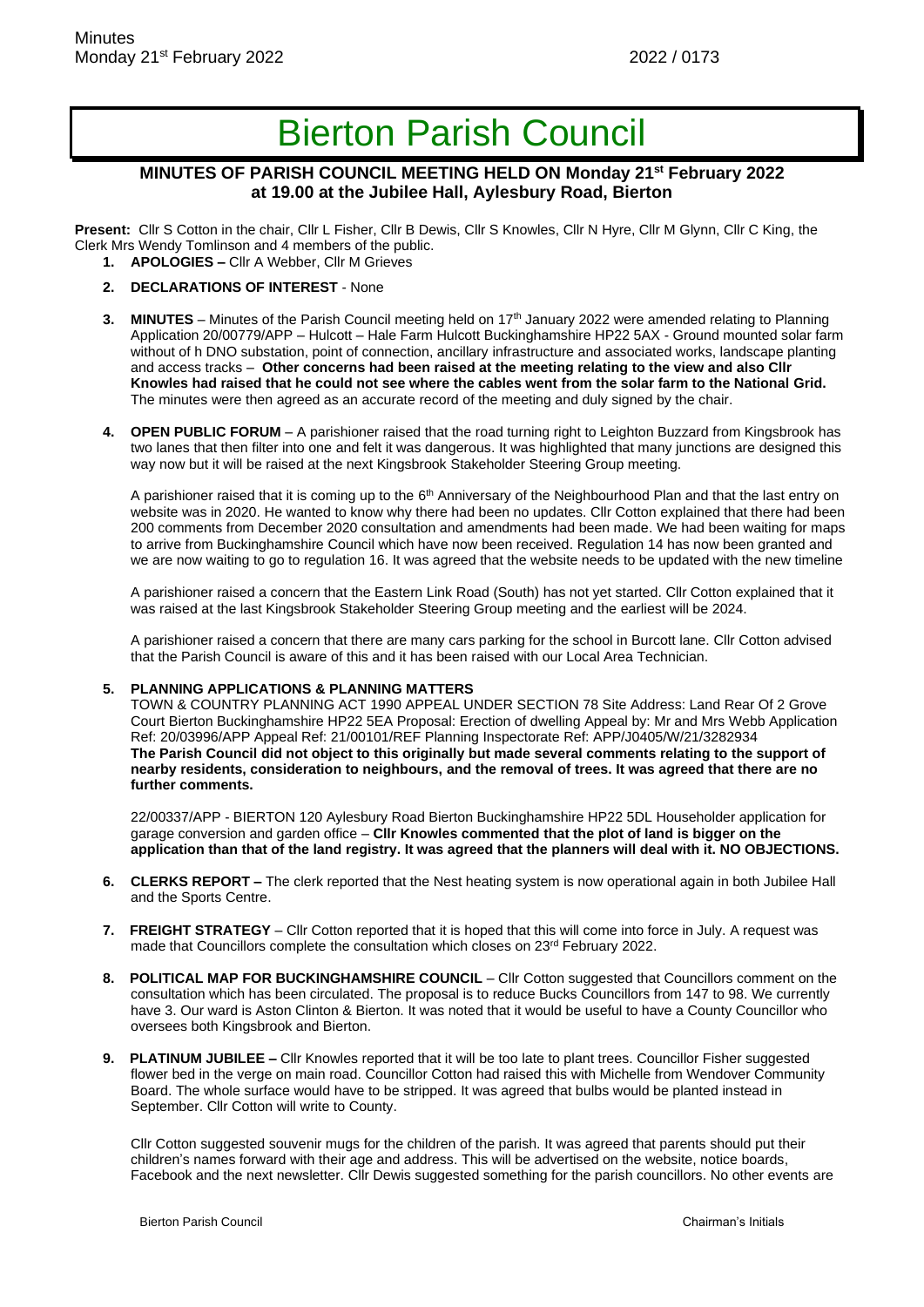planned in the village as it was felt it would be quite difficult to organise a whole village event. Cllr Hyre reported that there will be an event on the Sunday afternoon at the church with coffee and cake.

- **10. BUDGET 2022/23** No comments were made. Clerk reported that she and Cllr Grieves will be looking at the accounting system for the next financial year to align the codes with the budget.
- **11. EXPANSION OF LUTON AIRPORT** Cllr Glynn reported that the footfall of passengers in a normal year is £11m. The proposal is to expand that to £32m by building a second terminal and make more efficient use of the runway. There are long term proposals but no specifics on their website. Cllr Glynn raised his concerns over the expansion. It was agreed that as this is not specifically local to Bierton, no further action is required.
- **12. OUTSIDE AGENCY HELP**  Cllr Dewis raised the point that it would be useful to have Buckinghamshire Councillors attend the Parish meetings to support issues that the Parish Council find difficult to resolve e.g. yellow lines at the top of Burcott Lane and Parsons Lane.

Clerk reported Parsons Lane is becoming dangerous at school drop off in the morning as traffic is queued from the top of the lane and cars are turning off of the main road and overtaking the queuing traffic. Cllr Fisher suggested clerk to contact Georgina Longley at Buckinghamshire Council to arrange for somebody to assess the situation both in Parsons Lane and on Burcott Lane.

- **13. ADMINISTRATIVE MATTERS** Nothing to report. This is to be removed from the agenda going forward.
- **14. FINANCE & ORDERS** Payments and receipts which had previously been circulated to Councillors ahead of the meeting were agreed upon with the financial statements and proposed payment schedule. Bank statements no longer need to be circulated before the meeting as the new payments and receipts reports provide more information.

#### **15. UPDATES – To receive any updates on the following (If any);**

#### • **Bierton Events Group –**

- Cllr Fisher reported that there will be an Easter trail on Saturday  $16<sup>th</sup>$  April from St Osyth's Well to the Sports Centre. A Quiz night will be held on Saturday 14th May and Gate to Front Door in June.
- **Jubilee Hall & Sports Centre/Playground –**
	- Cllr Cotton reported that Griffin Trust will require 2 further quotes to support application to fund the playground. May also be able to get some funding from Wendover Community Board.
	- Cllr Cotton reported that the Parish Council had received a grant for the Jubilee Hall for Omicron for £2,667.
	- All Councillors agreed that new hand dryers are to be installed at Jubilee Hall and Sports Centre at a cost of £150 each. There is no dryer in disabled toilet in Jubilee Hall but the electrician will see if he can feed electricity through from the ladies' toilets
	- Cllr Cotton and Cllr Fisher have carried out Risk Assessments of both halls which will be put onto the website. Cllr Knowles raised the possible issues with standing hot water. The caretaker checks the water at both halls each month and records are kept.
	- Wreaths at the Sports Centre are to stay. Cllr Glynn checks them on a regular basis.
	- Gas cannisters are to be removed from the pavilion by end on month. Scouts plan to have a tidy up of the pavilion.
	- Cllr Cotton has written to Buckinghamshire Council regarding paying business rates on Jubilee Hall.
- **Outside organisations virtual meetings attended by any Councillors –**
	- Cllr Cotton reported on the main points of the last Kingsbrook Stakeholder Steering Group meeting.
		- The next Wendover and Villages Community Board meeting is on Monday 28<sup>th</sup> February.

## • **Highways/Footpaths –**

- Cllr Cotton advised a quote for £2,250 has been received for the access to the Community Allotments. Cllr Cotton has written to Buckinghamshire Council requesting permission to go ahead. It was suggested that the remainder of the funding be used to recover Muddy Lane.
- A quote of £23k for the hardstanding on the verge by the recreation ground has been received. Cllr Cotton will ask Wendover Community Board about the possibility of funding.
- A new dog bin at the other end of recreation has been delivered. There will also be another one at the end of Muddy Lane when a new supplier has been found.
- 'No Through Road' signs for Rowsham Road have been agreed.
- A tree has fallen into the pond due to the strong winds. Andrew Donaldson will remove it next week and the Parish Council will share the cost.
- The area behind the Sports Centre and the guttering has been cleared.
- **Neighbourhood Plan –**
	- The update for this is covered in point 4. Open Public Forum